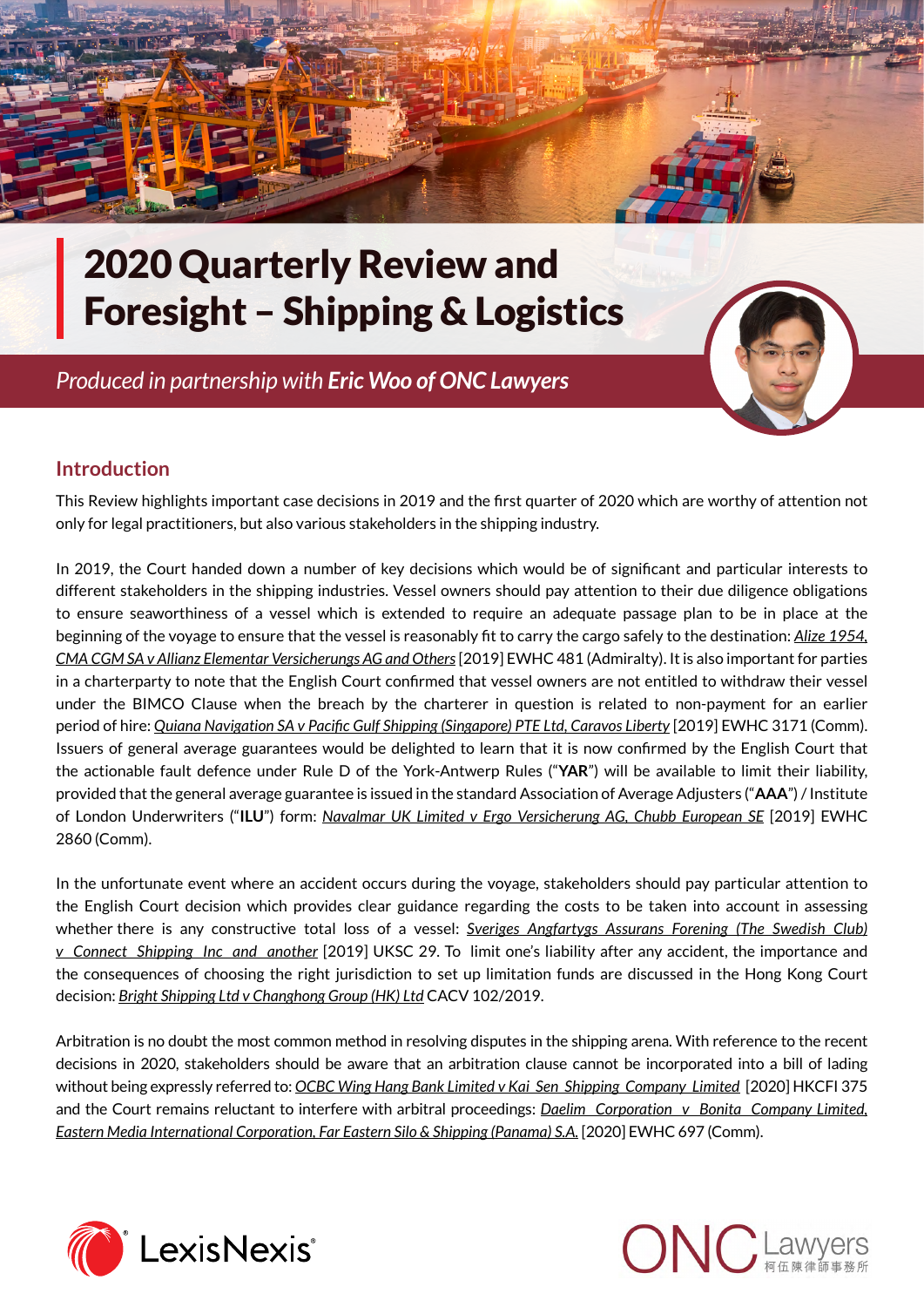## **A look back to 2019**

**Owners' obligations on seaworthiness of vessel extend to have in place an adequate passage plan before the commencement of the voyage:** *Alize 1954, CMA CGM SA v Allianz Elementar Versicherungs AG and Others* [2019] EWHC 481 (Admiralty)

In this case, the Court examined the scope of the due diligence requirements imposed on vessel owners regarding seaworthiness of a vessel with reference to the need of an adequate passage plan.

#### *Facts*

On 17 May 2011, the CMA CGM LIBRA, a container vessel, grounded whilst leaving the port of Xiamen, China on a shoal in an area outside the buoyed fairway which carried the risk of uncharted shoals. The owners of the vessel funded the salvage and claimed general average under the YAR against the owners of the cargoes on the vessel. 8% of the cargo interests refused to pay their general average contributions by alleging that there was an actionable fault on the owners pursuant to Rule D of the YAR which would give them a complete defence to the general average claim. Under Article III rule 1 of the Hague/Hague Visby Rules ("**Article III**") which applies to contracts of carriage, the carrier shall be bound, before and at the beginning of the voyage, to exercise due diligence to make the ship seaworthy. The cargo interests alleged that owners were in breach of Article III as the cause of the casualty was the unseaworthiness of the vessel due to the failure of the owners to put in place an adequate passage plan and to exercise due diligence to make the vessel seaworthy.

#### *Decision*

Amongst other things, the Court held that the usual test of unseaworthiness is whether a prudent owner would have required the relevant defect, had he known of it, to be made good before sending his ship to sea. It was held that seaworthiness of a vessel extends to have in place an adequate passage plan at the beginning of the voyage to ensure that the vessel is reasonably fit to carry the cargoes safely to the destination.

The Court held that the vessel was unseaworthy before and at the beginning of the voyage from Xiamen as she carried a defective passage plan that (i) was not up-to-date regarding numerous depths that were less than charted in the approaches to Xiamen; and (ii) lacked the appropriate warning of "no go" areas. The defective passage plan was causative of the grounding of the vessel. Therefore, it was held that the owners failed to exercise due diligence to make the vessel seaworthy in breach of Article III as reasonable skill and care were not shown in the preparation of the passage plan. Accordingly, the grounding of the vessel was caused by the actionable fault of the owners and thus the cargo interests were not liable to contribute to general average.

This case serves as a reminder to ship-owners of the utmost importance to prepare adequate passage plans before the commencement of the voyage, especially when the intended voyage includes navigation in confined and difficult waters.

Know more about this case [here](http://www.onc.hk/en_US/inadequate-passage-plan-amount-unseaworthiness-vessel/).

**Ship owners are not entitled to withdraw a vessel under the BIMCO Clause when the breach in question related to non-payment of an earlier period of hire:** *Quiana Navigation SA v Pacific Gulf Shipping (Singapore) PTE Ltd, Caravos Liberty* [2019] EWHC 3171 (Comm)

This case is about the BIMCO non-payment of hire clause for time charter parties (the "**BIMCO Clause**") and in particular the question of whether it is possible to withdraw a vessel under this standard form clause when the breach in question relates to non-payment of an earlier period of hire.



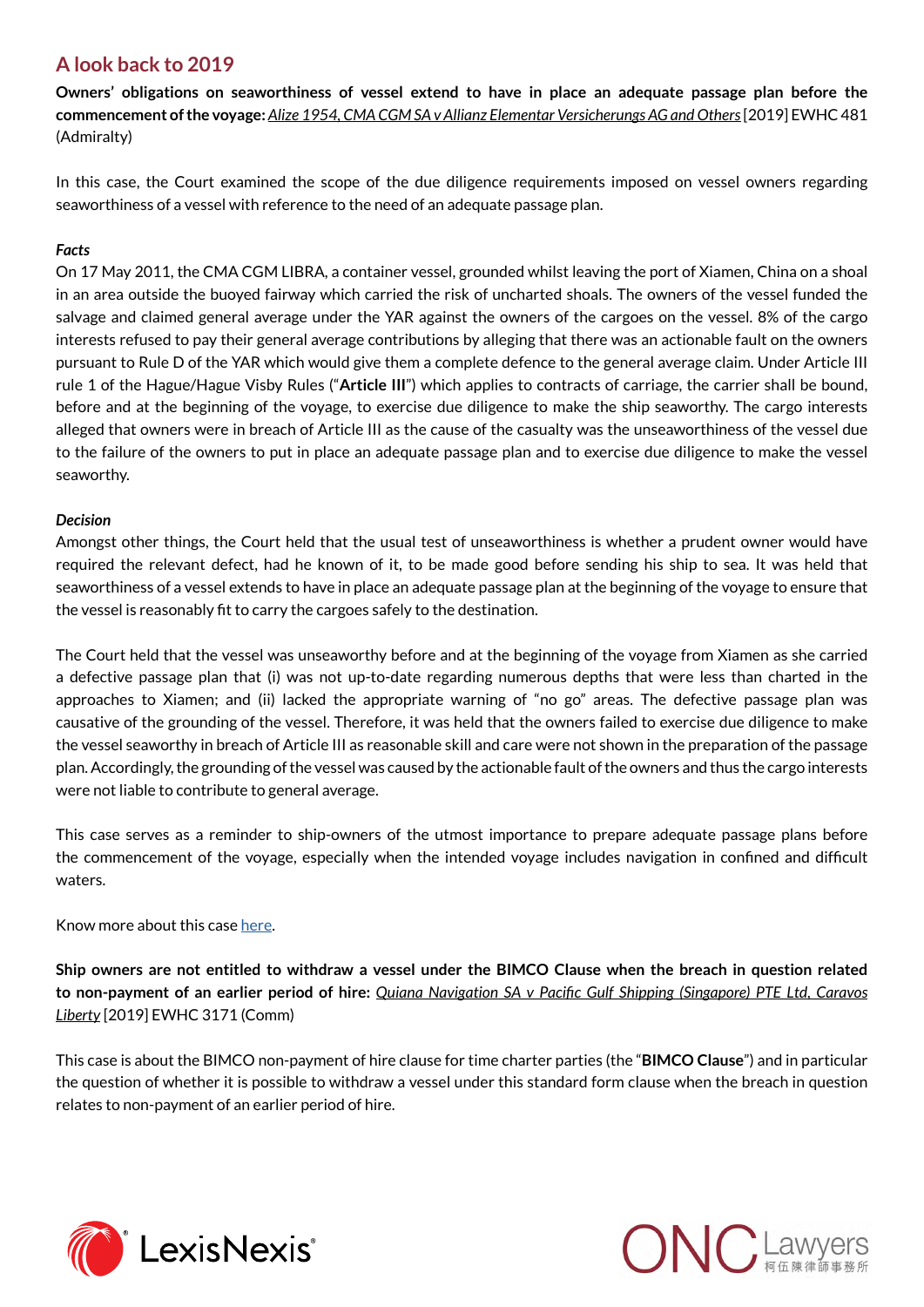#### *Facts*

On 26 May 2017, a time charter drafted on an amended New York Produce Exchange form with rider clauses and a fixture recap was concluded between the claimant/appellant (the owners) and the respondent (the charterers) in respect of MV "Caravos Liberty". On 27 May 2017, the vessel was delivered into charterers' service.

Pursuant to clause 4 of the charterparty, the charterers shall pay for the use and hire of the vessel every 15 days in advance and the BIMCO Clause applies. Clause 37 of the charterparty incorporated the BIMCO Clause which governed the right to suspend service, the right to withdraw the vessel and the anti-technicality procedure to be followed prior to withdrawal. Sub-clause (a) of Clause 37 stated that *"if the hire is not received by owners by midnight on the due date, the owners may immediately following such non-payment suspend the performance of any or all of their obligations under this charter party…",*

On 11 July 2017 (the 4th payment date), charterers underpaid owners by US\$8,015.40 (the "**Shortfall**") as they claimed that there had been overconsumption of fuel. There were protests from owners but no anti-technicality notice ("**ATN**") was served. On 26 July 2017 (the 5<sup>th</sup> payment date) and on 10 August 2017 (the 6<sup>th</sup> payment date), charterers paid 15 days' worth of hire (US\$130,652) in full. However, they did not pay for the Shortfall. No ATN was served after the  $5<sup>th</sup>$  payment date. On 11 August 2017, after the  $6<sup>th</sup>$  payment date, owners served ATNs calling for payment of the full balance of hire due leading to the owners' withdrawal of the vessel on 14 August 2017, following charterer's failure to comply with the demand for payment of the full balance.

Parties disputed as to whether it was possible to withdraw the vessel when the breach in question was related to non-payment of an earlier period of hire (the Shortfall due on the  $4<sup>th</sup>$  payment date).

#### *Decision*

The Court held that the owners are not entitled to withdraw their vessel under the BIMCO Clause when the breach in question related to non-payment of an earlier period of hire. Wordings in sub-clause (a) naturally reflected and reinforced the necessary connection between the relevant hire instalment and the (single) due date. It prescribed conditions for a withdrawal that could not be satisfied in respect of historic arrears. Allowing late payment of hire to be the basis for a withdrawal possibly for a period of years would allow the owners to keep the weapon hanging over the charterers, thus producing a result far from offering a scheme of speedy certainty.

It is therefore important for any ship owner facing non-payment of hire to quickly decide whether or not to invoke its power of withdrawal under the BIMCO clause and carry out the subsequent actions on a timely basis.

Know more about this case [here](http://www.onc.hk/wp-content/uploads/2020/02/ONCTheVoyager_2002.pdf#page=6).

**General Average Guarantee provider is entitled to raise the Actionable Fault Defence under Rule D of the YAR for liability under the General Average Guarantee in the standard AAA / ILU form:** *Navalmar UK Limited v Ergo Versicherung AG, Chubb European SE* [2019] EWHC 2860 (Comm)

In this case, the English Court considered whether the defence under YAR, i.e. the actionable fault defence, is available to the issuer of a general average ("**GA**") guarantee in the AAA and ILU form.

#### *Facts*

The claimant is the owner of a vessel operating under a time charter for the carriage of offshore pipes shipped under three bills of lading on the standard Congenbill form, which provided for GA to be adjusted in accordance with YAR. On 28 September 2012, the vessel ran aground off Valencia. The owner incurred expenditures in attempting to refloat the vessel and carrying out temporary repairs before resuming the voyage and declared GA thereafter.



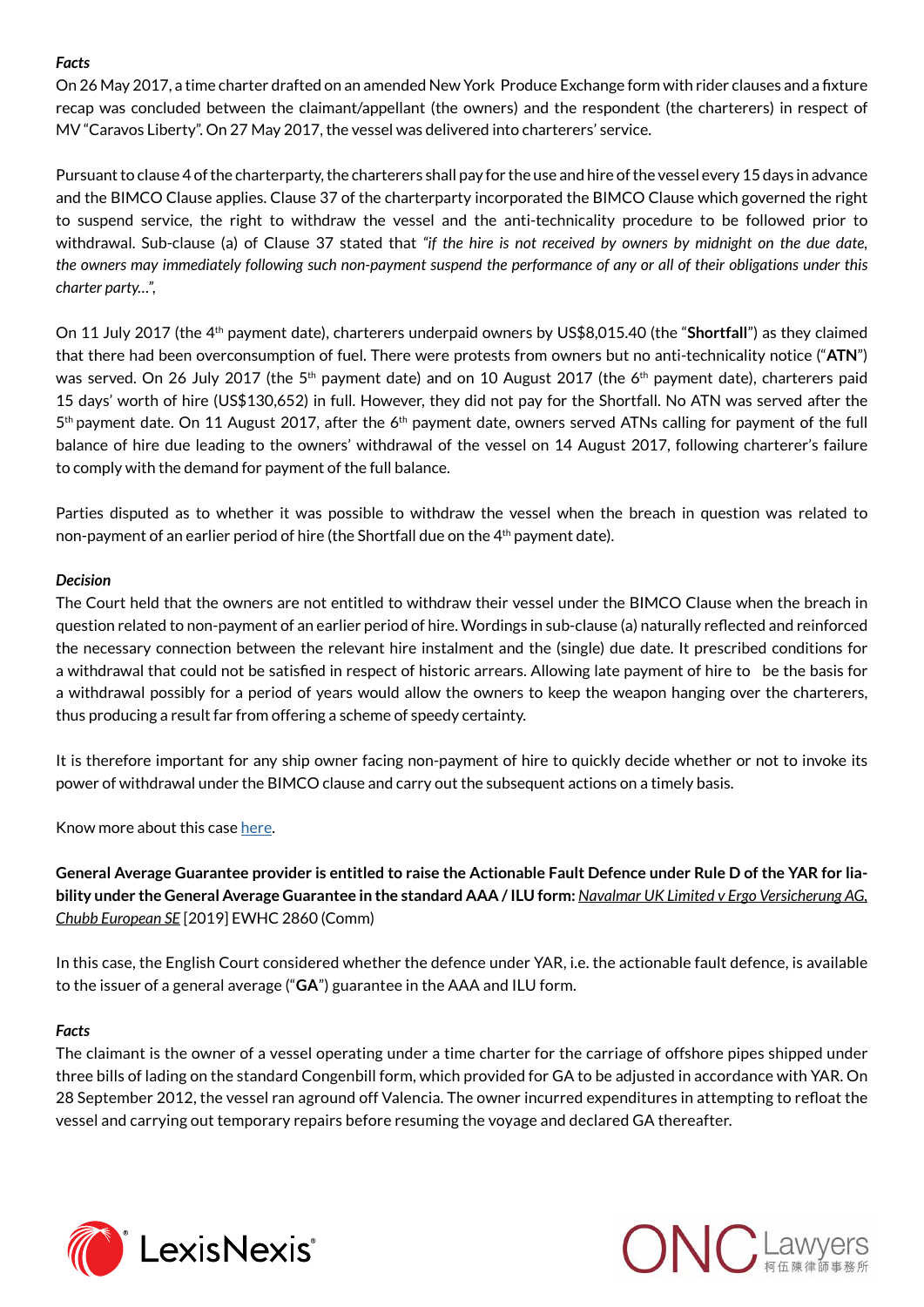The two cargo interests issued average bond in the Lloyds Average Form in respect of the three bills of lading, agreeing to *"pay the proper proportion of any… general average… which may hereafter be ascertained to be properly and legally due from the goods or the shippers or owners thereof…"* on 8 and 11 October 2012 respectively in return for the delivery of the cargoes. The defendant insurers issued GA guarantees in the standard AAA and ILU form to *"undertake to pay to the ship owners…on behalf of the various parties to the adventure as their interest may appear any contributions to General Average… which may hereafter be ascertained to be properly due in respect of the said goods"*.

Subsequently, the cargo interests and the insurers refused to pay the GA contributions, alleging that the casualty event occurred because the owner had failed to exercise due diligence before and/or at the commencement of the voyage to ensure that the vessel was seaworthy and/or to properly equip and/or supply the vessel in breach of rule 1 of Article III (1) of the Hague/Hague-Visby Rules which were incorporated by reference to each of the contracts of carriage contained in or evidenced by the bills of lading, thus no GA was due from the relevant cargo interests by operation of Rule D of the YAR (the "**Actionable Fault Defence**").

The preliminary issue to be determined by the English Court in this case is whether the Actionable Fault Defence was available to the insurers in relation to their liability under the GA guarantees.

#### *Decision*

In accordance with the settled practice and understanding in the shipping industry, the Court held that the insurers were entitled to raise the Actionable Fault Defence under Rule D of the YAR as a defence to their liability under the GA guarantee in the standard AAA and ILU form, unless there were very clear wordings to the contrary. GA guarantees should be construed with regard to the GA bonds or the circumstances that led to the provision of the GA guarantees which were intended to operate in conjunction with the GA bonds. There would be no practical purpose for the owner seeking the issue of the GA bonds from the cargo interests if the intended effect of the GA guarantees was to create an obligation on the part of their insurers to pay the owner without regard to the ultimate liability of the cargo interests to the owner. It was difficult to see what commercial interest the insurers would have had in providing a guarantee that conferred a greater benefit on the owner than the owner would have had under the GA bonds secured by a cash deposit.

This decision is particularly important to GA guarantee issuers as it is now clear that the Actionable Fault Defence will be available to limit their liability under the standard form AAA/ILU GA guarantee.

Know more about this case [here](http://www.onc.hk/wp-content/uploads/2020/02/ONCTheVoyager_2002.pdf#page=10).

**Which costs will be taken into account in assessing whether there has been a constructive total loss of a vessel:** *Sveriges Angfartygs Assurans Forening (The Swedish Club) v Connect Shipping Inc and another* [2019] UKSC 29

In this case, the UK Supreme Court clarified as to which type of costs incurred in the salvage of a damaged vessel should take into account when assessing whether or not such vessel is a constructive total loss.

#### *Facts*

On 23 August 2012, a vessel named "Renos" was seriously damaged by an engine room fire during a voyage in the Red Sea. Salvors were appointed under Lloyds Open Form 2011 to tow the vessel to Adabiya, where her cargo was discharged, and subsequently to Suez, where the salvage services ended. On 1 February 2013, the ship owners served the notice of abandonment on the insurers while the vessel was at Suez, following which the vessel was taken to scrap. The vessel was insured at an agreed value of US\$12m under a hull and machinery policy. The lead hull and machinery insurer was the first appellant, the Swedish Club.



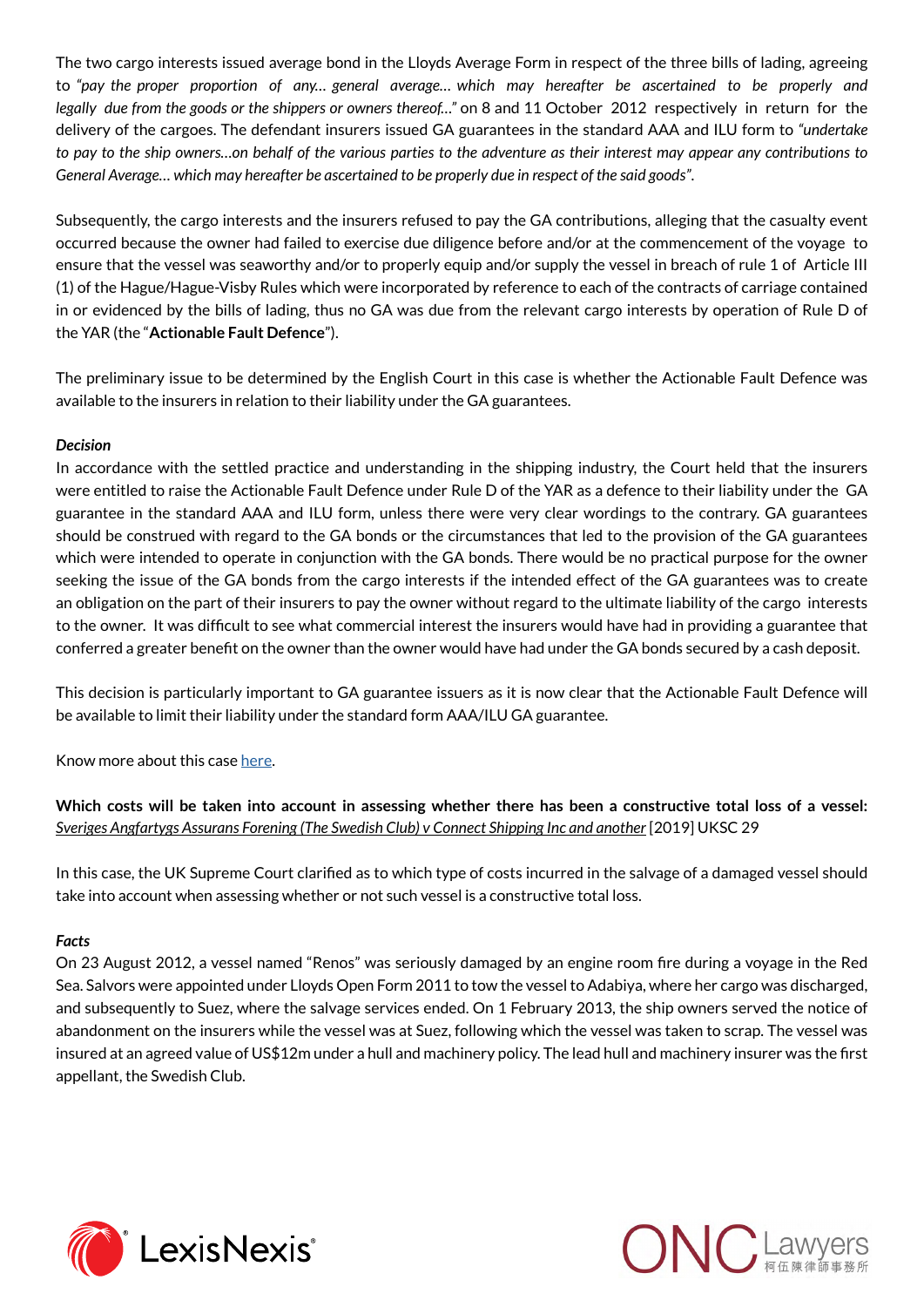Parties disputed, among other things, as to whether there was a constructive total loss for the vessel. Under section 60(2) (ii) of the Marine Insurance Act 1906 ("**MIA**"), there is a constructive total loss to a vessel where "she is so damaged by a peril insured against that the cost of repairing the damage would exceed the value of the ship when repaired". In short, the dispute was hinged on two issues: (1) whether "the cost of repairing the damage" to the vessel under s.60(2)(ii) of MIA includes expenditures already incurred before the service of the notice of abandonment and (2) whether the relevant costs include charges payable to the salvors under the Special Compensation, Protection and Indemnity ("**SCOPIC**") clause of Lloyd's Open Form

#### *Decision*

The Supreme Court held that "the cost of repairing the damage" under s.60(2)(ii) of MIA would include all reasonable costs of salving and safeguarding the vessel from the time of the casualty onwards in determining whether there was a constructive or partial loss of a vessel. It was further held that contrary to the widely held view, SCOPIC charges were not part of the salvage costs counted towards the "repair of the damage" and could not be taken into account for the purposes of the MIA.

Ship owners and insurers should be aware of the potential significant financial consequences of the above distinction in determining whether there is any constructive total loss, as Lloyd's Open Form is a world-standard for salvage contracts and the SCOPIC clause is included by most parties as a matter of course.

Know more about this case [here](http://www.onc.hk/en_US/type-costs-taken-account-assessing-whether-constructive-total-loss-vessel/).

**Limitation funds set up in another non-LLMC jurisdiction would not bar any legal proceedings in Hong Kong:** *Bright Shipping Ltd v Changhong Group (HK) Ltd* CACV 102/2019

In this case, the Hong Kong Court of Appeal commented on the effect of a limitation funds in a stay of proceedings application.

#### *Facts*

On 6 January 2018, a collision at sea occurred between a cargo vessel, CF Crystal ("**Crystal**") owned by the defendant and a tanker, SANCHI ("**Sanchi**") owned by the plaintiff. Sanchi exploded immediately upon collision and both vessels caught fire. Crystal managed to escape the fire yet Sanchi sunk on 14 January 2018. The collision resulted in pollution due to the split bunkers of both vessels and natural gas condensated from Sanchi.

The collision was followed by the personam collision action brought by the plaintiff against the defendant in Hong Kong on 9 January 2019 and a number of legal actions in the Shanghai Maritime Court ("**SMC**"). The defendant established two limitation funds, one for property and one for personal injury in the SMC on 9 January 2019.

In this appeal, parties disputed as to whether the action in Hong Kong should be stayed on the ground of forum non-conveniens as there were parallel proceedings in different jurisdictions.

The defendant submitted that the Hong Kong action should be stayed because SMC was clearly and distinctly more appropriate forum than Hong Kong for the inter-ship action: SMC had **exclusive jurisdiction over claims for incident response costs and environmental damage (for greater amounts than the inter-ship losses as claimed) and** the defendant established two limitation funds in the SMC to avail itself of its rights of limitation for claims.



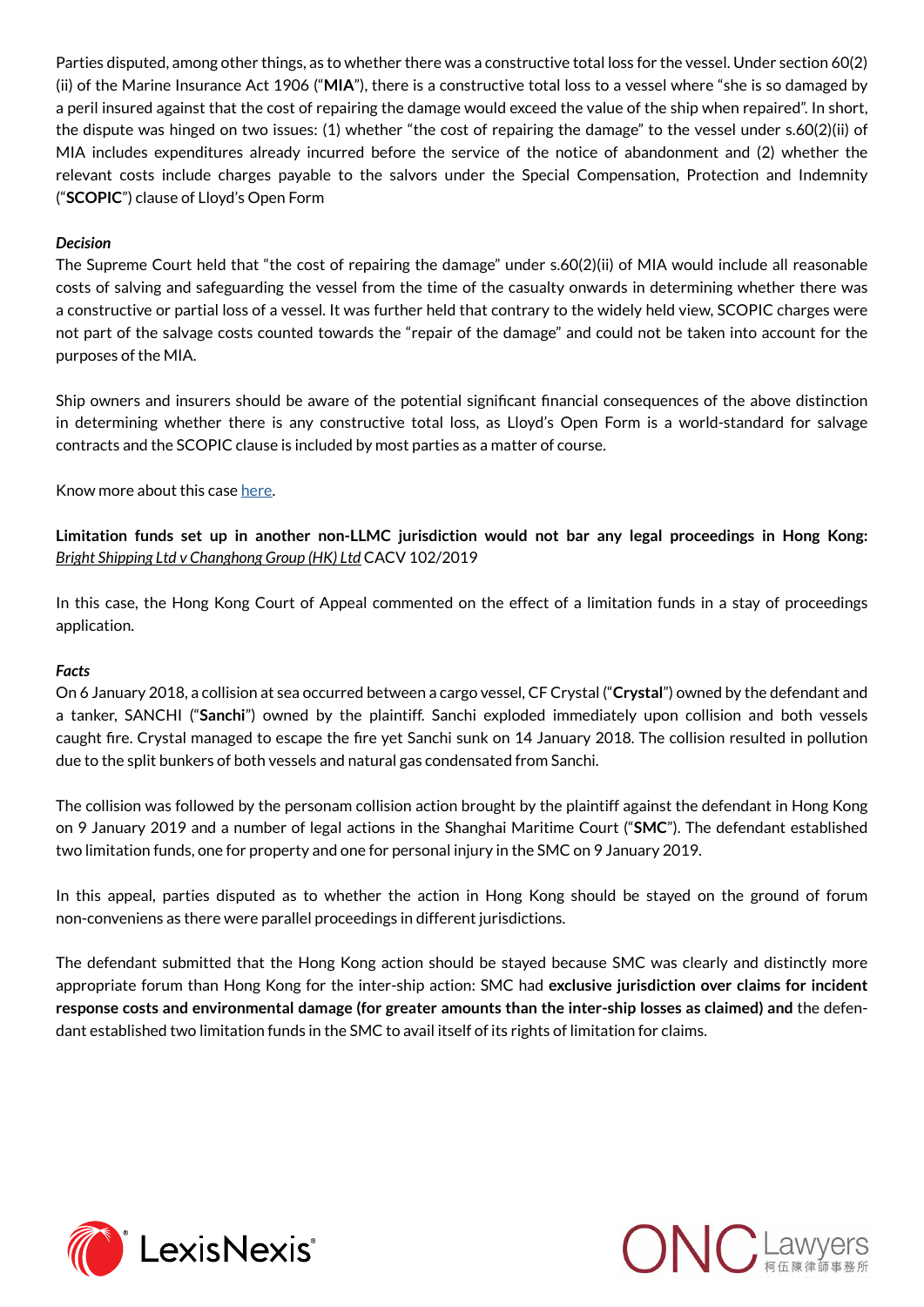#### *Decision*

The Court held that the constitution of limitation funds in the SMC was not a legal bar to bringing proceedings in Hong Kong. Hong Kong is a state party to the Convention on Limitation of Liability for Maritime Claims ("**LLMC**"). Article 13 of the LLMC provides for the barring of other actions but this is expressly predicated on there being a fund constituted in accordance with Article 11 in any state party in which legal proceedings are instituted. However, since China is not a state party to the LLMC, there is no statutory bar on the plaintiff to bring any action against the defendant in Hong Kong.

Due to the inherent cross border nature of the shipping business, disputes in the shipping industry often involve multiple jurisdictions. Given it is now established that limitation funds set up in a non-LLMC jurisdiction would not bar any legal proceedings in Hong Kong, parties to shipping disputes should be very careful in deciding their choice of jurisdiction to set up any limitation fund and checking whether the jurisdiction is a state party to the LLMC so as to enable the constitution of the limitation funds to achieve its purpose of limiting liabilities.

Know more about this case [here](http://www.onc.hk/en_US/hong-kong-courts-approach-determining-whether-proceeding-stayed-based-forum-non-conveniens/).

#### **First quarter review of year 2020**

**An arbitration clause cannot be incorporated into a bill of lading without being expressly referred to:** *OCBC Wing Hang Bank Limited v Kai Sen Shipping Company Limited* [2020] HKCFI 375

In this case, the Hong Kong Court examined as to whether an arbitration clause in a charterparty can be incorporated into the bills of lading by making mere reference to the charterparty as a whole without specific and express wordings with reference to Section 19(1)(6) of the Arbitration Ordinance (Cap. 609)("**Section 19(1)(6)**").

#### *Facts*

The applicant/defendant, Kai Sen Shipping Company Limited ("**Kai Sen**") is the owner of a vessel and the carrier of some cargoes to be shipped from Indonesia to China pursuant to the charterparty between Kai Sen and Twin Wealth Commercial Offshore de Macau Limitida ("**Twin Wealth**") dated 2 March 2018. The charterparty provided an arbitration clause which reads "*ARB, IF ANY, IN HONG KONG UNDER ENGLISH LAW.*" The aforementioned roles of Kai Sen were also described in four tanker bills of ladings dated 12 April 2018 ("**Bills of Ladings**").

The respondent/plaintiff, OCBC Wing Hang Bank Limited ("**OCBC**"), claimed that it had granted facilities of which Twin Wealth was the guarantor and had received the original Bills of Lading from Twin Wealth. OCBC further claimed entitlement to the immediate possession of the cargoes as the lawful holder of the Bills of Lading.

On 22 January 2019, OCBC commenced court proceedings against Kai Sen in Hong Kong for the misdelivery of the cargoes. On 16 April 20219, Kai Sen applied for the stay of the proceedings in favor of arbitration on the ground that this claim was subject to an arbitration agreement contained in the charterparty that was incorporated into the Bills of Lading by reference. The relevant provision in the Bills of Lading referencing to the Charterparty reads *"This shipment is carried under and pursuant to the terms of the Contract of Affreightment/ Charter Party dated 2nd March 2018…, and all conditions, Liberties and exceptions whatsoever of the said Charter Party apply to and govern the rights of the parties concerned in this shipment…"*

With reference to section 19(1)(6) which states that the reference in a contract to any document containing an arbitration clause constitutes an arbitration agreement in writing, provided that the reference is such as to make that clause part of the contract, Kai Sen argued that the proceedings should be resolved by way of arbitration instead of court



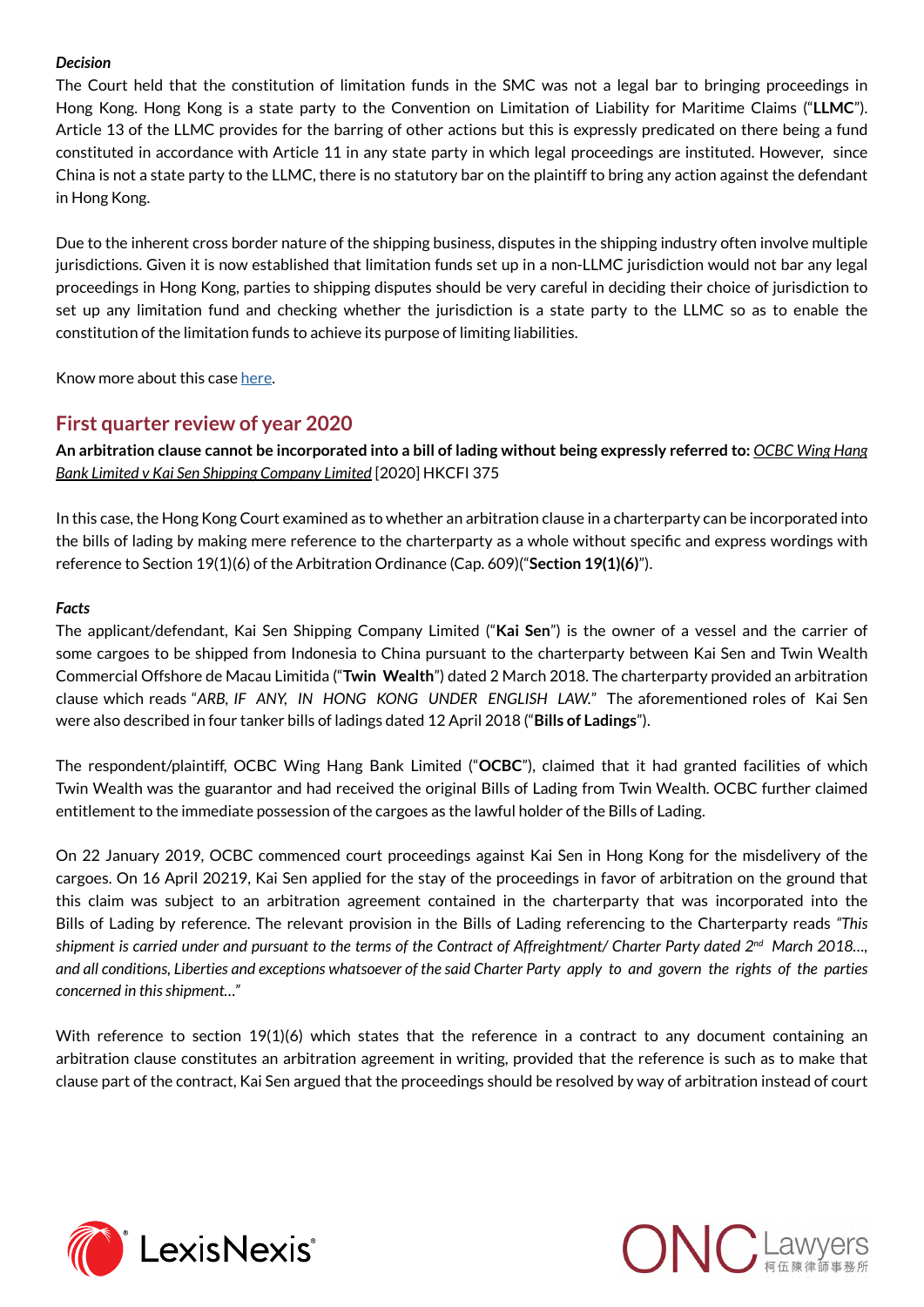proceedings as OCBC had unequivocally elected to proceed with arbitration by issuing a notice to commence arbitration on 28 March 2019 (the "**Arbitration Notice**"). OCBC objected to Kai Sen's application by relying on the case *T W Thomas & Co Ltd v Portsea Steamship Co Ltd* [1912] AC 1 ("*Thomas*") which held that an arbitration clause could only be incorporated into a bill of lading by express reference under English Law. OCBC argued that as the arbitration clause in question had elected English law to be the governing law so the position in *Thomas* should be followed.

#### *Decision*

In respect of Kai Sen's application, in determining whether an arbitration clause was incorporated into a contract, the Court held that it would regard the chosen law by the parties as the applicable law. In this case, clause 36 of the charterparty specified the application of English law. Therefore, English law should govern the incorporation of the arbitration agreement into the Bills of Lading. According to the English Law, the Court held that specific words of incorporation are necessary to incorporate an arbitration clause in the charterparty into the Bills of Lading. Given that there was no express and specific wording stating that both OCBC and Kai Sen agreed to be subjected to clause 36 of the charterparty, the arbitration agreement in the charterparty would not be incorporated into the Bills of Lading by general reference. Therefore, the Court dismissed Kai Sen's application for stay of proceedings.

This case serves as an important reminder that section 19(1)(6) may not always apply to incorporate any arbitration clause from a charterparty into a bill of lading by general reference. Express wordings should be used if parties would like to incorporate any arbitration clause into the bill of lading.

Know more about this case [here](http://www.onc.hk/en_US/can-arbitration-clause-incorporated-bill-lading-without-expressly-referred/).

**English Court's reluctance to interfere with arbitral proceedings: Orders made under section 44(3) of the Arbitration Act 1996 must be necessary for the purpose of preserving evidence or assets:** *Daelim Corporation v Bonita Company Limited, Eastern Media International Corporation, Far Eastern Silo & Shipping (Panama) S.A.* [2020] EWHC 697 (Comm)

This case illustrates the reluctance of the English Court to interfere with arbitral proceedings and confirms the limited nature of its power under section 44(3) of the Arbitration Act 1996 ("**section 44(3)**") that any order made has to be necessary for the preservation of evidence or assets.

#### *Facts*

The claimant, Daelim Corporation ("**Daelim**"), let to Bonita Company Limited ("Bonita") a Panamax bulker "DL Carnation" under a bareboat charter. Bonita further sub-let "DL Carnation" to Eastern Media International Corporation, Far Eastern Silo & Shipping (Panama) S.A. (together known as "**EMIC**"). Each bareboat charter provided for arbitration of disputes in London under the London Maritime Arbitration Association ("**LMAA**") Terms.

The parties agreed to an early termination of the bareboat charters and entered into a Termination and Settlement Agreement (the "**TSA**"). At the time, Bonita also owed Daelim approximately US\$1 million of hire under the head bareboat charter. The TSA provided for HKIAC arbitration in Hong Kong governed by the English law. The TSA, inter alia, provided for payments by EMIC of approximately US\$6 million directly to Daelim and US\$500,000 to Bonita as a "full and final indemnity and settlement to any and all claims of loss, damage and/or incidental expenses with regard to the charter hire payable at the rate …".

In relation to the payment of US\$500,000 to Bonita (the "**Disputed Sum**"), Daelim and Bonita each asserted an entitlement to be paid by EMIC. Daelim asserted that their right arose out of an assignment under the terms of the head charter. Daelim was concerned that if EMIC paid Bonita, the Disputed Sum paid would disappear pending the final determination of whether EMIC should have paid Daelim instead.



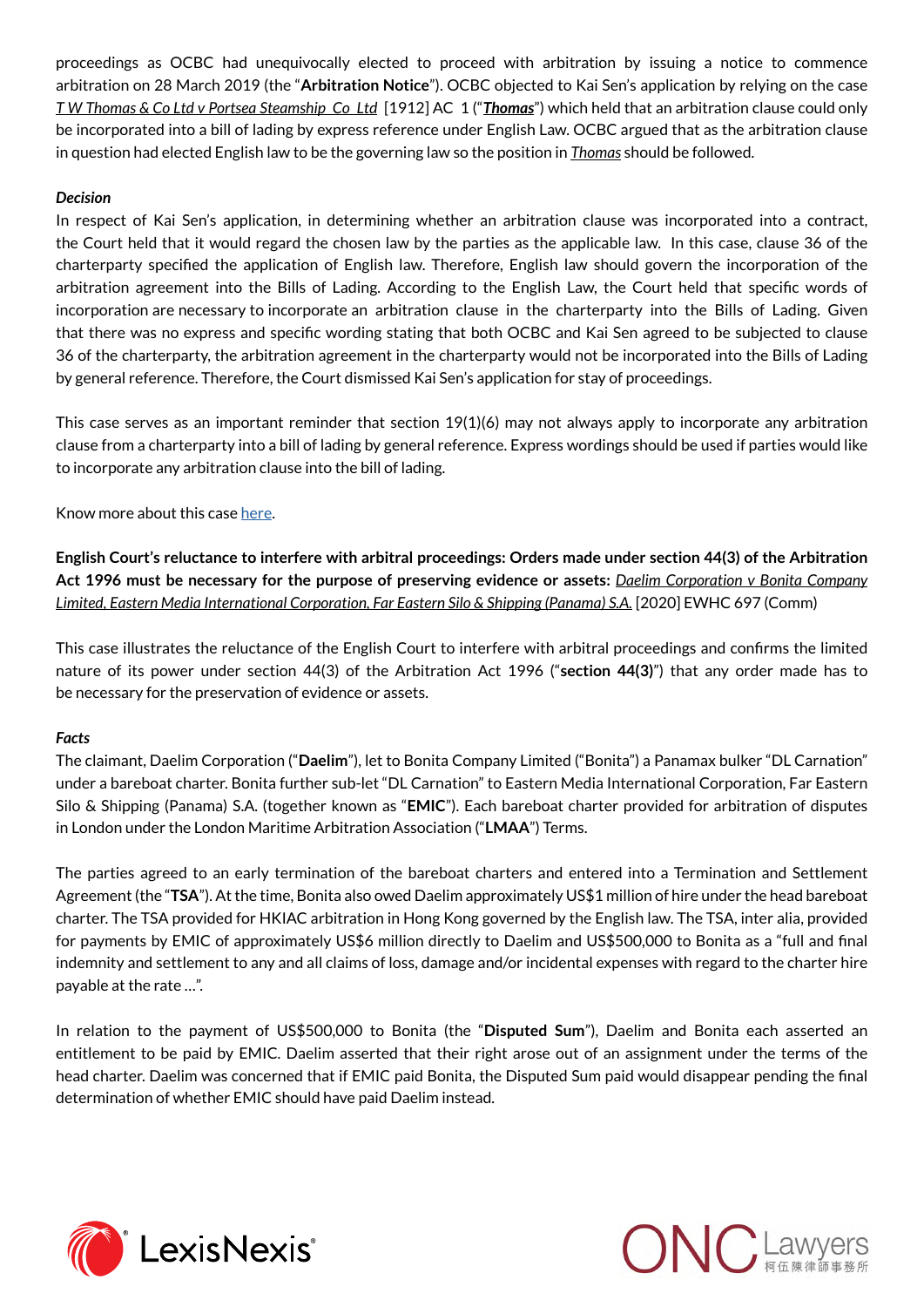EMIC was willing to pay the Disputed Sum into a joint account if appropriate terms could be agreed, leaving Daelim and Bonita to argue out between themselves as to the entitlement to the Disputed Sum. Daelim supported the idea but Bonita did not agree to this. In the absence of a consensual tripartite solution, EMIC made it clear that it would pay Bonita if not restrained from doing so. Daelim then sought and obtained from the English Court an ex parte injunction in respect of the Disputed Sum (the "**June Order**") which:

- i. restrained EMIC from paying the Disputed Sum to Bonita, pending further order of the court (paragraph 5.1 of the June Order);
- ii. required EMIC to pay the Disputed Sum into an agreed account or failing an agreement, into court (paragraph 5.2 of the June Order); and
- iii. restrained Bonita from demanding and/or taking any steps to demand or to recover the Disputed Sum from EMIC until further Order of the Court (paragraph 5.3 of the June Order).

By the return date, having received undertakings from EMIC in relation to its compliance with paragraphs 5.1 and 5.2 of the June Order, the Court confined the order to paragraph 5.3 of the June Order. Bonita was required to issue an application if they wished to challenge paragraph 5.3 of the June Order. At this stage, Daelim had commenced LMAA arbitration under the head charter against Bonita.

Bonita applied to discharge paragraph 5.3 of the June Order by challenging the court's jurisdiction to grant such a relief as it was not an order within the court's power under section 44(3) to interfere in the arbitral process. Section 44 of the Arbitration Act 1996 sets out the Court's powers exercisable in support of arbitral proceedings, including the power to make orders it considers necessary for the purpose of preserving evidence or assets in section 44(3).

#### *Decision*

The English Court held that any order made under section 44(3) must be justified that it is necessary for the purpose of preserving evidence or assets. Only such a necessity will justify intervention by the Court, since the intention is that there should be as little interference with the arbitral process as possible: *Cetelem SA v Roust Holdings Ltd [2005] EWCA Civ 618* [2005] 1 WLR 3555. Stopping Bonita from commencing the substantive proceedings via HKIAC arbitration proceedings was not required for the purpose of preserving assets. Further, restraining Bonita from starting an arbitration under the TSA in Hong Kong but leaving Daelim free to do so under LMAA terms would be unjustified. On that basis, the Court discharged paragraph 5.3 of the June Order.

This case serves as an important reminder of the English Court's cautious approach in providing assistance to parties in arbitration. Parties should be aware of the limited nature of the Court's power under section 44(3) that any order made must be for the purpose of preserving evidence or assets.

Know more about this case [here](http://www.onc.hk/wp-content/uploads/2020/05/ONCTheVoyager_2005.pdf#page=6).

### **Conclusion/Foresight**

In conclusion, cases in 2019 and the first quarter of 2020 provide stakeholders with insights into a diverse range of legal issues at different stages of the voyage, from pre- voyage contractual arrangement to post-voyage dispute resolution and loss limitation. Going forward, parties can expect to see a surge in the number of court decisions reflecting how the outbreak of the COVID 19, which causes serious disruption to the shipping and logistics industry, will affect the legal development in the industry especially on the issue of contract non-performance, termination and force majeure.